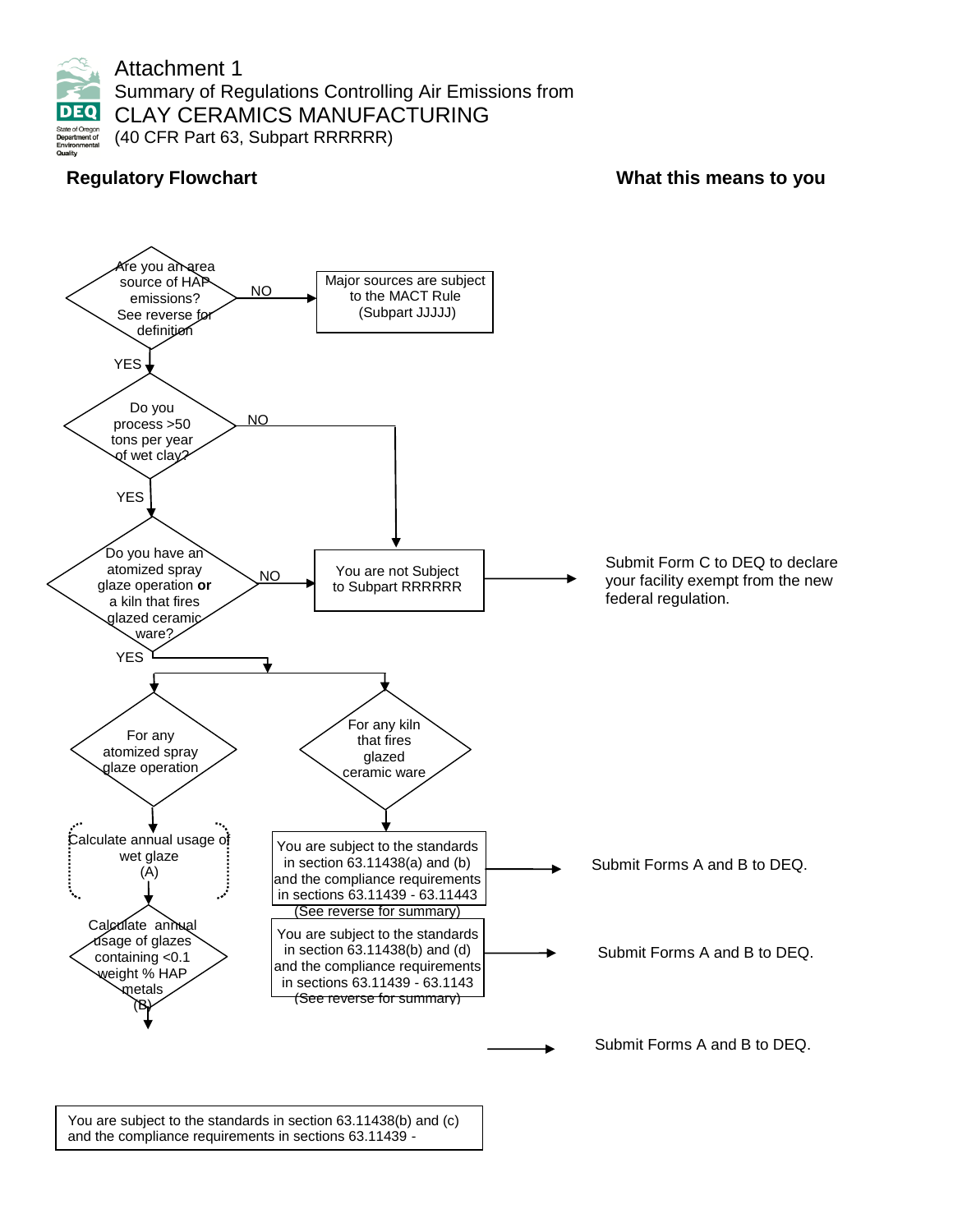On December 26, 2007, the Environmental Protection Agency (EPA) issued national emission standards for the clay ceramics manufacturing area source category.

## **What Is An Area Source?**

• Any source that is not a major source. (A major source is a facility that emits, or has the potential to emit in the absence of controls, at least 10 tons per year (TPY) of individual hazardous air pollutants (HAP) or 25 TPY of combined HAP.)

## **Who Does This Rule Apply To?**

• All area source clay ceramics manufacturing facilities using >50 TPY of wet clay with atomized spray glazing and/or a kiln firing glazed ceramic ware. Includes facilities that manufacture pressed tile, sanitaryware, dinnerware, or pottery.

• All atomized glaze spray booths and kilns firing glazed ceramic ware.

## **What Am I Required to Do? Equipment Requirements:**

Atomized Spray Glaze Operations: • There are different requirements based on how much wet glaze is used at a facility; therefore, you must maintain annual wet glaze usage records to document whether you use  $>$  or  $<$  250 TPY wet glaze.

• Facilities using > 250 TPY wet glaze ◊ Use an air pollution control device; operate and maintain the control device according to the equipment manufacturer's specifications, **or**  $\Diamond$  Use only glazes containing < 0.1 weight % of HAP metals

• Facilities using < 250 TPY wet glaze ◊ Employ waste minimization practices (e.g., high-volume, low-pressure [HVLP] spray equipment), **or**

◊ Comply with either option for facilities

◊Approved alternative monitoring technique under section 63.8(f).

Kilns Firing Glazed Ceramic Ware:

• Daily check of peak firing temperature

## **What is the Compliance Date?**

- Existing Sources: December 26, 2007.
- New Sources: Upon initial startup.

## **What Are The Permitting Requirements?**

• This area source category is exempt from Title V.

## **What Are The Impacts?**

• The only cost associated with the area source rule is for reporting and recordkeeping requirements, estimated to be \$974 per facility. This is a one-time cost.

• Emissions of HAP metals from this industry are already well-controlled as a result of existing Federal, State or local standards, permitting requirements, and/or industry practices. This area source rule is not expected to change the level of existing emissions control.

## **What Reports and Records Are Required? Reporting:**

• Initial Notification and Notification of Compliance Status (may be combined), due 120 days after publication of rule in the Federal Register.

• Initial Notification informs EPA that the facility is subject to the standards. Notification of Compliance status provides certification of compliance with the standards.

• No ongoing compliance reports are required beyond any pre-existing Title V requirements.

#### **Recordkeeping:**

• Records to include copies of notifications submitted to EPA and records of monitoring and inspection.

• Records to be maintained in a form suitable and readily available for expeditious review.